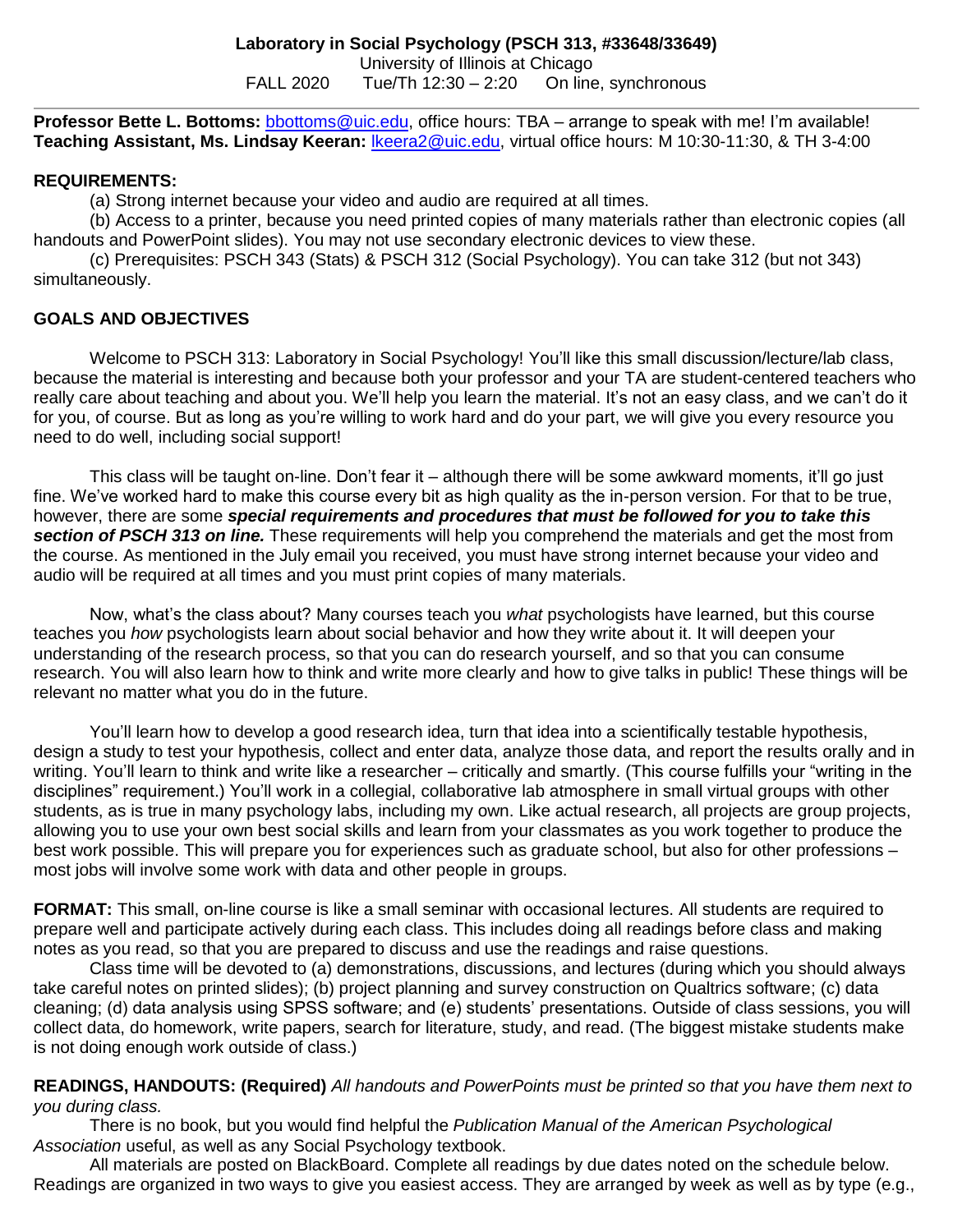"Powerpoint lecture slides," "Key handouts"). Warning: There are a few readings from a book written by McKenna. They are old and although the substantive content is good, please ignore the dated and somewhat inappropriate "social" references.

**Before each class, print out all PowerPoint lecture slides and take notes on them during class – having the slides only (without printing and taking detailed notes on them) is not enough to learn the information.** You won't remember things just because you think you understand them while reading or listening to class discussions.

*Material in one class builds on material from prior classes* – once you have been taught a procedure, you have to apply that procedure later by yourself in the class. You cannot do that if you haven't got your detailed notes, lecture slides, and handouts all together, printed, beside you – for every class! There are handouts showing you how to create data files, enter data, do statistics with SPSS, and write up results sections, etc.

### **REQUIREMENTS AND ASSIGNMENTS** (Every 10% is one letter grade.)

**I. Quizzes (24%).** There will be two quizzes (tests). Quiz 1 is on writing and grammar and is worth 10%. Quiz 2 is on research methods and is worth 14%. They include all readings and handouts assigned and class information covered on those topics before the day of the quiz. Doing well on tests means you've mastered the material, leading to higher quality research. You will take the quizzes on your computer using Word, sharing your screen, while you have Zoom open, so that we can see you working. You're on your honor to not cheat.

**II. Research projects.** You will complete 3 studies. Each builds on the one before it. The first is worth 18%, the second is worth 20%, and the third project is worth 32%. *See Course Schedule for due dates.*

**a. Study 1: Attitude Measurement Study (18%).** Together, the whole class will design a questionnaire (survey) to measure an attitude. This is by far the most likely type of research you will do in your future. For example, you might have to develop a customer satisfaction survey: Do customers have a positive attitude toward your business? You can also ask questions such as, do older and younger people differ in their attitude?

Doing a study to measure an attitude correctly is harder than it looks! Together, we will develop study items, and you will learn how data is collected. Then you will learn how an SPSS data file is set up, and how the data are checked and analyzed. Then, you will find related literature (at least 4 articles) and write a short APA-style research paper describing the project and what we found (at least 7 pages of text plus title page, abstract, references, tables, and appendices). We will do some of this together as a class, including writing the methods and results sections that everyone will use in their paper.

By completing this study from beginning to end quickly, you will develop an early appreciation for all of the many activities that are involved in carrying out a research project, and how to work quickly together. *Everything else in the class will build on what you learn during this project.*

**b. Study 2: Individual Differences in Attitudes Study (20%).** In the second project, in small groups, you will replicate and extend Study 1. You will again pick an interesting attitude, then create a multi-item scale measurement of it. Then you will pick an individual difference among people (e.g., gender, age, religiosity, political affiliation, etc.), measure it, and see how this difference affects the attitude.

 You will create, design, conduct, and analyze this study in assigned groups of 3 students. Each group will propose its idea (on a proposal form). After it is approved by the professor or TA, the groups will format the study onto Qualtrics survey development software. After this on-line survey is approved by the professor or TA, you will collect data by sending the link to the survey to potential participants via email and social media accounts. Then you'll clean up your data and analyze it with SPSS.

 You will search for literature and find at least 4 articles that you can use to build up support for your hypothesis about the predicted impact of the individual difference variable (IV) on the attitude (DV).

You will not write a formal APA-style paper for Study 2. Instead, you'll give a 12-minute oral presentation of the project using PowerPoint in class (each group member will give 1/3 of the talk). All students will view presentations together during class. You will write out the PowerPoint talk in the text notes, word-for-word, using excellent grammar, but not stiff prose. The slides with text notes will be due the day before the in-class PowerPoint presentations (see schedule below for due dates).

 After you practice your part of the talk many times, saying what you have written, you'll deliver a beautiful talk without being nervous! Each group member will receive the same grade on the presentation, so group members should work together and practice hard to ensure that the proposal and presentation are good.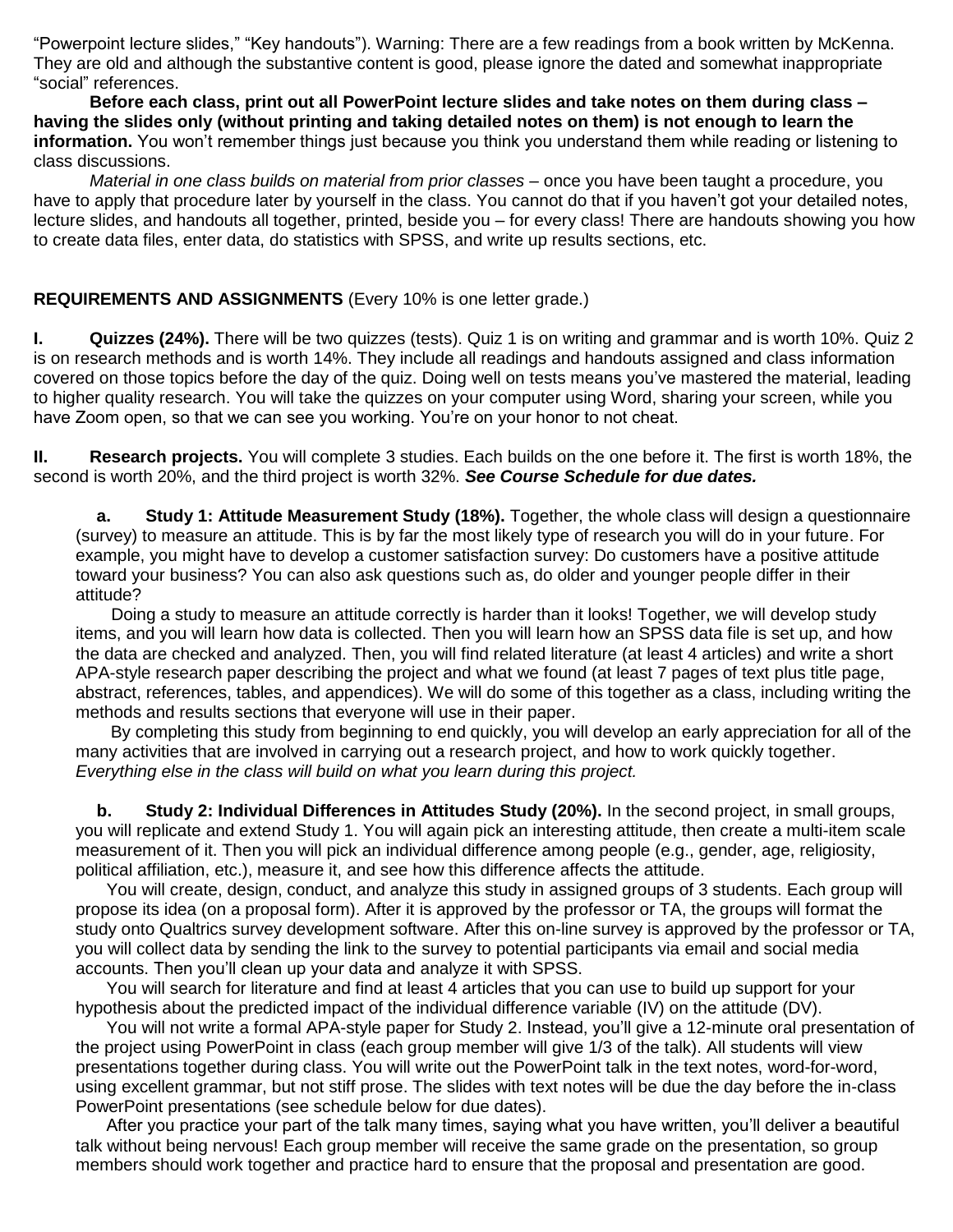**c. Study 3: Final Project: Two-Factor, On-Line Experiment (32% = Poster, 12% + Paper, 20%).** The final project will also be completed in pre-assigned groups of 3 people. It will be more independent than the first two projects. You will create, design, propose, conduct, and analyze a true experiment, with two independent variables and one dependent measure. You will choose the topic (as long as it tests social psychology theory, is unoffensive, and does not duplicate studies 1 or 2). You may choose to pursue something you were curious about based on your other projects, a replication or extension of some published research, a neat idea of your own, etc. Keeping a "research ideas journal" starting on the first day of the class will help you with ideas!

 Just like Study 2, each 3-person group will propose its idea (on a proposal form), get it approved, then format the study into a Qualtrics survey, get the survey approved, then collect data, clean the data, and analyze the data with SPSS. You'll produce two products:

(a) A group research poster, presented in class on Poster Day, the last day of class. The poster will be due on Blackboard the day before Poster day.

(b) An individual APA-style paper describing the study. The paper is due electronically and by hard copy on Tuesday of exam week. The paper will be 8 to 12 pages of text, not including title page, abstract, references, tables, and/or appendices. It should discuss at least 4 published social psychology articles that you find on your own.

This paper will include some things that were on the jointly created poster, but it will go far beyond that. The paper must be each student's individual work – *do not work together on the paper!* Of course, some of the paper and poster will be similar, but your paper will look a LOT different, more detailed, with more literature and theory. You will have learned a lot by this point in the semester, so we'll expect far more than earlier products, in terms of content, style, and grammar. We expect you all to shine! *Be sure to use all the resources we have provided on BlackBoard throughout the semester as you do this project.*

You may request feedback on your paper if you hand it in by the November due date noted on the schedule. It is recommended.

**III. Class Participation/Absences (6%):** To get credit for attendance, you must do more than just "appearing" on line for each class. You must also:

(a) show up on time with both audio and video working (log in and be ready for class by 12:30 – which means testing your camera and mike and connection before 12:30!). Audio-only participation will not count;

(b) actively participate by being fully attentive and making thoughtful in-class comments;

(c) do your fair share of group work, on time, and to the best of your ability;

(d) print and have handy all PowerPoint slides and all handouts during each class; and

(e) be responsible, professional, and fulfill obligations to others within your groups, just as you will do in jobs for the rest of your lives. When you are working in your groups, just like a lecture class, you must attend that group session until class lets out at 2:20. We track this electronically. You will lose 1% participation for leaving early.

Students will lose 1% for each absence that is not excused. You may have 2 excused absences for personal or family illness, death, accidents, etc. (but not for things like attending another class or workshop, etc.). If you miss a class, you are still responsible for getting everything done during a missed class from another student. Also, there are no makeups for unannounced extra credit for in-class assignments, projects, or unannounced quizzes. Exception: See statement below about emergencies, and religious holidays are accommodated in keeping with UIC Senate policy, which requires students to provide advance notice:

[http://dos.uic.edu/docs/UIC%20Senate%20Policy%20on%20Religious%20Holidays.pdf.](http://dos.uic.edu/docs/UIC%20Senate%20Policy%20on%20Religious%20Holidays.pdf)

Students also lose 1% if they disrupt a class or are distracted during class by other electronic devices, etc. For example, do not eat or answer your cell phone during class. Seriously.

#### **GRADING**

6% Participation

24% Two quizzes (10% + 14%)

18% Study 1: Paper

20% Study 2: Oral PowerPoint presentation and written notes (and quality of contribution to group effort)

==================================================================================

32% Study 3: Poster presentation (12%) + Paper (20%) (and quality of contribution to group effort)

100% TOTAL

You will always know exactly where you stand because there is no "curve." Every 10% is a letter grade: 90 – 100% = A; 80 – 89% = B; 70 – 79% = C; 60 – 69% = D; below 60% = Failure. (Normal rounding rules apply: e.g., 89.4 = 89; 89.5 = 90.) Note: Don't fear the group grading – your professor expects everyone to do well and there will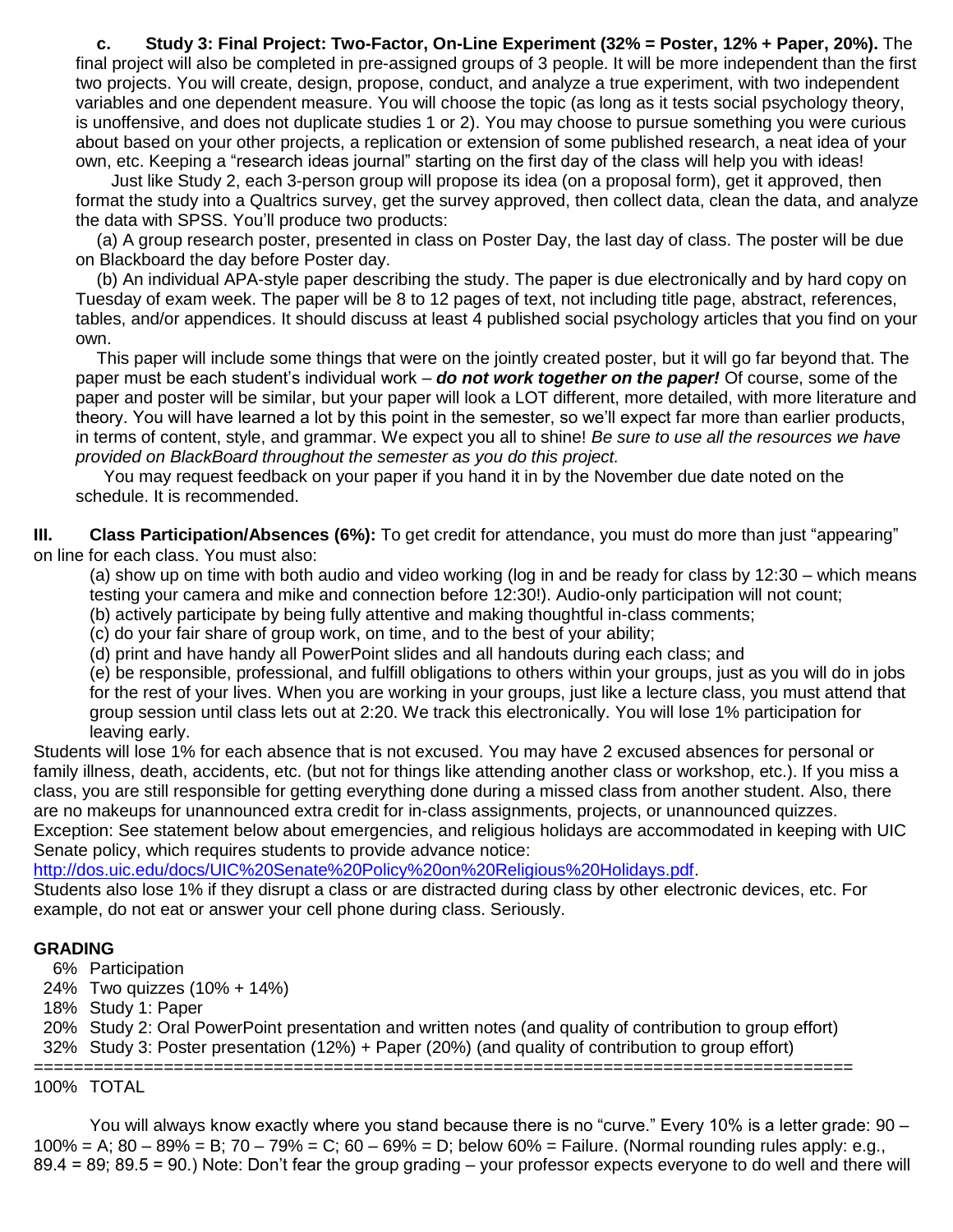be plenty of opportunity for you to illustrate your own work as well as your ability to work effectively in group situations, which is a very important research skill.

Also, for Study 1 and 2, you'll submit a confidential statement about your relative role in the projects. Often, if someone is not pulling his or her weight in your group, we will notice and grade accordingly.

# **IMPORTANT POLICIES:**

**1. SPECIAL REQUIREMENTS FOR ON-LINE LEARNING:** To have a discussion seminar that is like being face-to-face (without the coronavirus!), here are a few special requirements. As explained in my July email to you all, if you do not have these things, this section of 313 is not for you – there are other sections. If you need help connecting remotely to any of your UIC classes, please ask UIC for help: ACCC may have a laptops and wireless hot spots to lend. The request forms are here: [https://accc.uic.edu/contingency/online-learning-students/basic](https://accc.uic.edu/contingency/online-learning-students/basic-requirements-students/)[requirements-students/](https://accc.uic.edu/contingency/online-learning-students/basic-requirements-students/)

*a. You must have a strong internet connection, a good web camera, and a good microphone,* b*e*cause you need to see us and our presentations, and we need to see you clearly. You are required to use both video and audio at all times. *You cannot participate by audio only, or by using your phone, or by using the chat function.* (If you do not have a working webcam, order one of Google for instructions on how to use your phone for a webcam.) (BTW, pet cameo appearances are always welcomed.)

*b. You must print all PowerPoint slides and class handouts and have them with you during class,* because you need to refer to them during class, and you cannot refer to them electronically while you are also attending to class electronically (even if you have multiple electronic screens). In some classes, you need to be using multiple handouts at once. You cannot juggle back and forth between the camera and readings and handouts on your computer (or even multiple screens). This won't be allowed because it will not work. If you cannot print your materials, this is not the class for you.

**c. You must work hard at being attentive and present during class**, and you must really prepare before class.

**d. You must take the quizzes with your camera and audio on at all times,** and be on your honor not to cheat.

**e. Communication is very important.** Be sure to check your UIC email and the Blackboard site often so you do not miss anything.

**2. Experiments.** By enrolling, you're agreeing to conduct studies and to participate in studies conducted by other members of the class, as well as demonstrations conducted by the instructor and TA. In keeping with guidelines of the UIC Institutional Review Board, the governing body of all research at UIC, your class study participation and the experiments you run are both part of the normal educational practices in this class, and not a part of formal research. During the class, we will not generate data that will be professionally presented or published or otherwise generalized beyond the teaching situation.

**3. Disabilities:** Your disabilities will be accommodated to the fullest extent possible! If you believe you have a disability, call the Office of Disability Services (312-413-2103 voice or 312-413-0123 TTY), register, then send me your accommodation letter. See: https://registrar.uic.edu/campus\_policies/disability\_notification.html

**4. Late Assignments, Make-up Exams.** To be fair to all students, the policies in this syllabus are your contract for this class. No late assignments are accepted and no make-up exams will be given -- unless you have a documented personal emergency, which makes the playing field uneven for you. See next point.

**5. SPECIAL HELP if You Have Problems of any Kind: WE WANT TO HELP YOU!** If you have any problems or concerns throughout the class, your professor and TA are here to help! Just ask. We will work with you closely during class, and we will be available if you need us during office hours (or by appointment if you have another class during our office hours). We can meet with you in an individual Zoom session or by phone. We care about teaching, and we care about you. But, remember, we can't help if you wait too long (like the day before a paper is due).

We will also help each of you individually if you unfortunately encounter personal distress such as sickness (including physical or psychological), family illness or death, or being overwhelmed by special circumstances. We all have roadblocks in our life sometimes, especially during these crazy times today. We understand! We will help you get around difficulties! But you have to ask! E-mail us as soon as you realize the problem. We will work with you to help you complete your assignments. In fact, you should always talk to any of your professors if you are having difficulty – if you're having problems, then the playing field is not level for you, but it can be leveled with special help to overcome special circumstances! Do not be shy or embarrassed about this. It's our job to help. For example,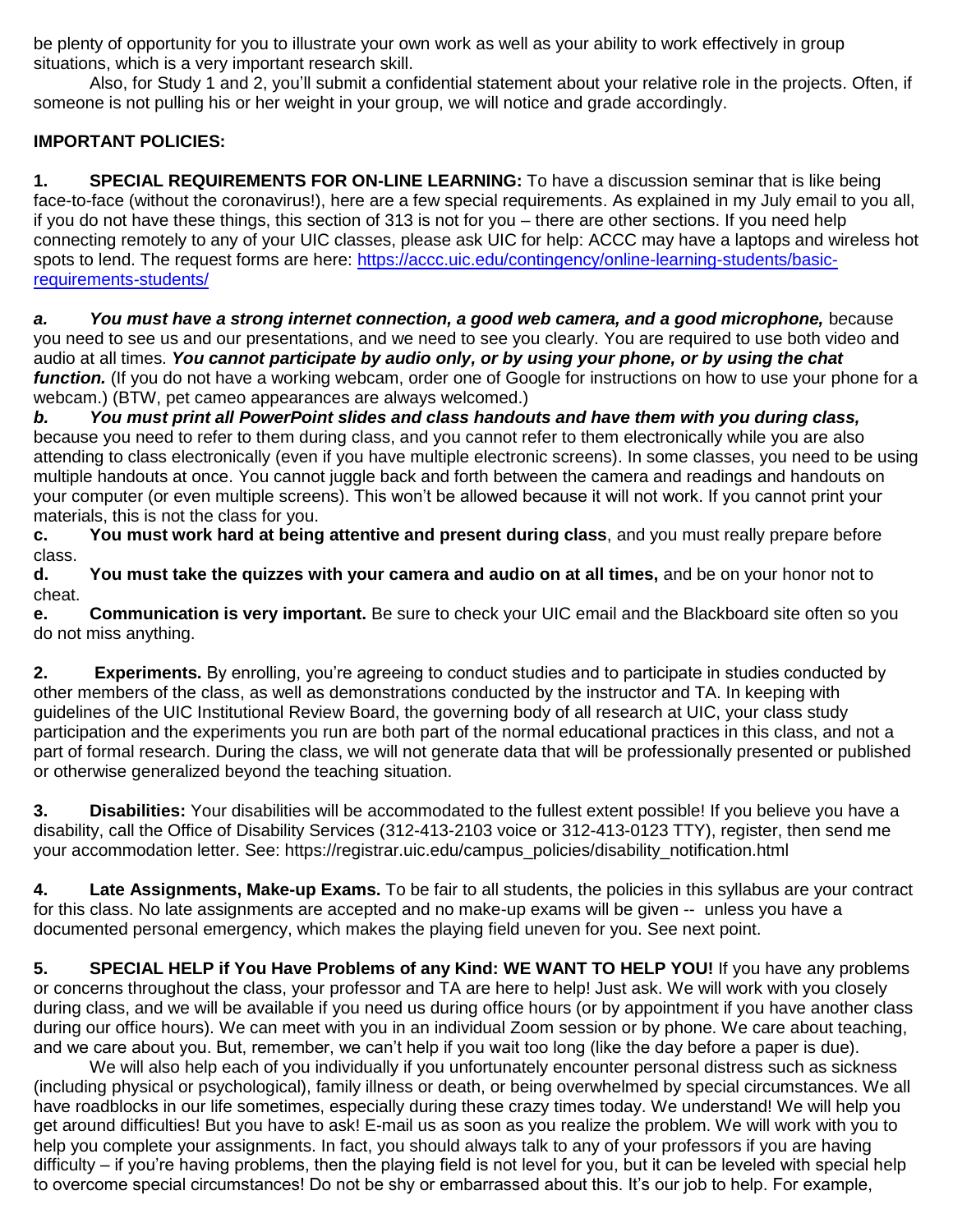sometimes depression and anxiety get the best of us \*all\*. But help is near: the UIC Counseling Center (www.counseling.uic.edu, 312- 996-3490) in the Student Services Building. Also see this helpful website https://counseling.uic.edu/online-resources/, and talk to us if you want additional information.

(See above for links to UIC resources for computers and internet hot spots.)

**6. Writing.** Writing well with good grammar is super important. You'll even be tested on it. All of your writing should be clear, grammatical, concise, elegant, and in APA style. Follow the *Common Writings Errors* handout carefully. The single most helpful piece of advice we can give you is to READ ALOUD everything you write to see if it really makes sense before you hand it in. I also recommend that every student buy a copy of the *Elements of Style* by Strunk and White and review it. (It's short and cheap.) Writing beautifully is a skill that will transcend most other things you learn. Helpful UIC resources include the Writing Center (Grant Hall 105, http://writingcenter.uic.edu/).

**7. Cheating. I want to help you, and I am genuinely caring, but do not mistake me for a pushover:** If you cheat in any way, you will fail the entire class and judicial charges will be filed. No exceptions. See Student Disciplinary Policy: https://dos.uic.edu/wp-content/uploads/sites/262/2018/10/DOS-Student-Disciplinary-Policy-2018- 2019-FINAL.pdf. Cheating includes, but is not limited to, any form of plagiarism: claiming others' ideas or words as your own, copying the words or ideas of a fellow student or any other author in your assignments, copying word-forword even short phrases from written work that you are using as a reference (even if you cite it properly), handing in work you have handed in for another class, handing in papers you've gotten from the internet or from other students, etc. Cheating also includes misrepresenting or lying about anything to the professor. If you cheat and get caught, don't say you didn't understand this. It's your choice.

**8. Disrespectful Behavior Will Not Be Tolerated.** I have enjoyed working with nearly all students I have met at UIC, and I expect to enjoy working with every one of you!! But unfortunately, I have encountered a couple people in the last couple years who have made it necessary for me to write the next part (sigh):

By staying enrolled in this course, you are consenting to all policies in this syllabus and you are consenting to withdraw from the class or be withdrawn from the class if you violate the following conduct policy: Specifically, you can stay in this class *only if* you are respectful to your professor and to your fellow students, as determined by your professor. Asking sincere questions is welcomed. But you will be barred from class if you rudely challenge others; are inebriated or high on alcohol or drugs; if you are belligerent, rude, or intimidating to anyone; if you disrupt class by eating, talking to others outside of class, answering/using your cell phone for non-class purposes; and/or if you are not respectful of others' views and opinions. This includes being sensitive to varied backgrounds related to culture, language, religion, gender and sexuality, race or ethnicity, politics, etc. Personal attacks on others won't be tolerated. Class conversations are for discussion of ideas based on science, not opinions or biases of any kind.

**9. Put your heart into this class. Ours is already there.** Do the work, be happy to learn, be excited, and welcome lots of feedback – that's the only way you'll learn!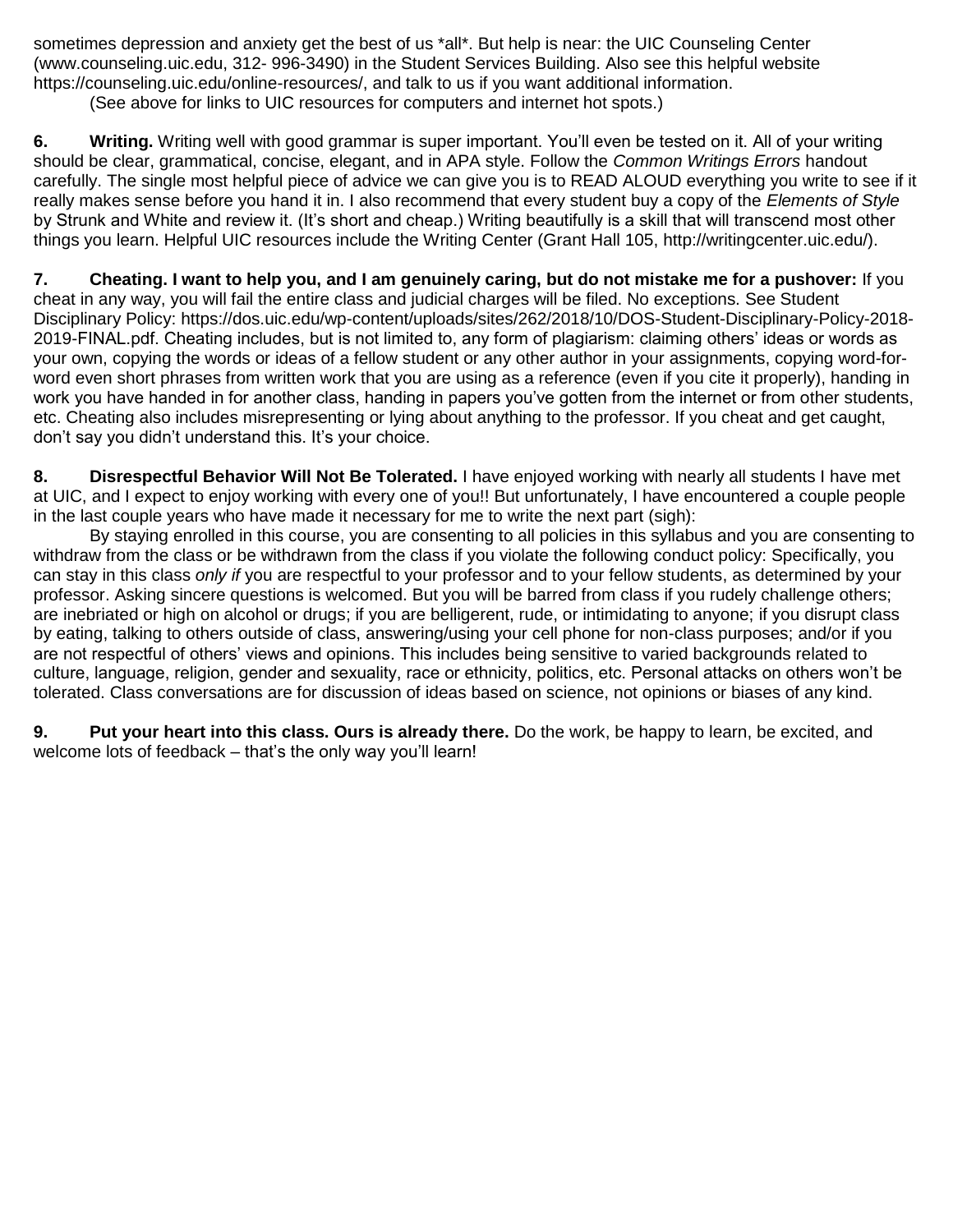# **PSCH 313: TENTATIVE SCHEDULE**

| Week 1 - Aug. 25, 27 | -- Welcome! Introduction to course goals, to each other, and to professor's and TA's research.<br>-- Orientation to research in the discipline of psychology.<br>-- Research ethics review: UIC IRB forms, consent procedures, training, etc.<br><b>READINGS/HANDOUTS: (Due August 25):</b><br>1. Syllabus (Print)<br>2. "Lecture 1a" PowerPoint slides (Print)<br><b>READINGS/HANDOUTS: (Due August 27):</b><br>3. Brief readings about attitudes<br>4. Reading from McKenna, Chapter 4: Questionnaire Research<br>ASSIGNMENT: (Printed "completion form" is due by 6:00 August 27):                                                                                                                                                                                                                                                                                                       |
|----------------------|---------------------------------------------------------------------------------------------------------------------------------------------------------------------------------------------------------------------------------------------------------------------------------------------------------------------------------------------------------------------------------------------------------------------------------------------------------------------------------------------------------------------------------------------------------------------------------------------------------------------------------------------------------------------------------------------------------------------------------------------------------------------------------------------------------------------------------------------------------------------------------------------|
|                      | -- Ethics Training: Complete the "CITI Initial Training" in research ethics. Go to this website first<br>to learn about the course: https://about.citiprogram.org/en/course/human-subjects-research-2/.<br>Then go to this website to register for the course and complete the initial training course for<br>"Group 2: Human Subjects Research (HSP): Social-Behavioral-Educational Research<br>Investigators and Key Personnel":<br>https://www.citiprogram.org/index.cfm?pageID=154&icat=0∾=0&region=1<br>Note: You will register by entering your organization affiliation (i.e., University of Illinois,<br>Chicago), NOT by completing the "independent learner registration."                                                                                                                                                                                                        |
| Week 2 - Sept. 1, 3  | -- Research ethics review, cont'd.: UIC IRB forms, consent procedures, training, etc.<br>-- Introduction to Study 1, Attitude Study: What are attitudes and why do we study them?<br>-- Deciding on a topic, creating an attitude measure, designing a study, and planning for data<br>collection.<br>-- Review data file, analyze data (scale reliability, ANOVA, correlations), write methods and<br>results, create table and figure.<br>-- Video tutorials on SPSS<br><b>READINGS/HANDOUTS: (Due Sept. 1):</b>                                                                                                                                                                                                                                                                                                                                                                          |
|                      | 1. "Lecture 2" PowerPoint slides (Print)<br>2. Example of Study Done for Study 1 from a Former Class<br>3. Example of Student Paper for Study 1: Attitudes Project<br>4. "Lecture 1d" PowerPoint slides (Print)<br>5. Study 1 paper template (Print)<br>6. Handouts to Help You Enter and Analyze your Data:<br>(Print and save!! These will be exceptionally important throughout the entire course! If<br>you can print them on these colors of paper, they will be easier to grab when we start<br>needing them in class.)<br>- PINK CREATING A DATA FILE<br>- GREEN DATA ANALYSIS CHECKLIST<br>- GOLD_SPSS CHEAT SHEET<br>- YELLOW1_CREATING AN APA STYLE TABLE FROM SPSS ANOVA OUTPUT<br>- YELLOW2_WRITING RESULT SECTION USING SPSS ANOVA OUTPUT<br>7. Reference material: "How to Enter and Analyze Data" from Kirkpatrick SPSS Guide: pp. 2 -<br>24, 106-115, 49 - 57, and 75 - 79. |
| Week 3 - Sept. 8, 10 | -- In class assignment: Complete brief worksheet on topic preferences in class.<br>-- Continue work on Study 1: Attitude Study<br>-- Lectures and workshops about writing: How to write an APA style paper, how to write with<br>good grammar (Common Writing Errors handout), how to conduct literature searches, how to<br>make an argument and justify hypotheses<br>READINGS/HANDOUTS: (due on Sept. 10): (continued on next page)                                                                                                                                                                                                                                                                                                                                                                                                                                                      |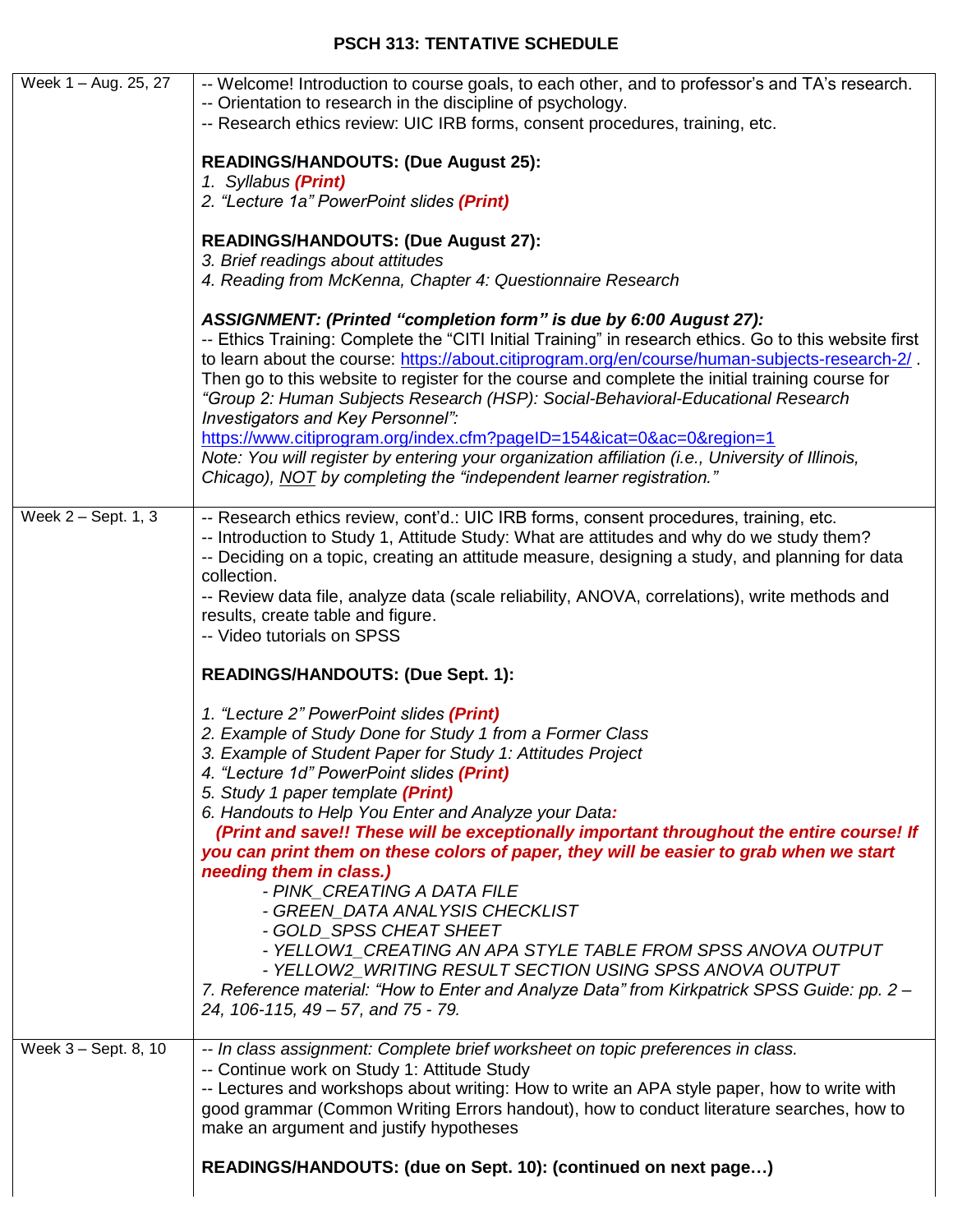|                      | 1. "Lecture 3" PowerPoint slides (Print)                                                                        |
|----------------------|-----------------------------------------------------------------------------------------------------------------|
|                      | 2. Common Writing Errors Handout (Print)                                                                        |
|                      | 3. Chapter 5 from Silvia (2007) "A brief foray into style"                                                      |
|                      | 4. Chapter 6 from Silvia (2007) "Writing journal articles"                                                      |
|                      | 5. Writing for Psychology<br>6. Guide to Conducting a Literature Search at UIC                                  |
|                      |                                                                                                                 |
| Week 4 - Sept. 15,17 | ***** QUIZ #1 (Writing): Tuesday, Sept. 15 (covers all prior readings & class info.) *****                      |
|                      | -- Continue work on Study 1, Attitude Study                                                                     |
|                      | -- Continue lectures and workshops about writing, making arguments                                              |
| Week 5 - Sept. 22,24 | ***** ASSIGNMENT DUE: Study 1: Paper - due Tue., 9/22, 6:00 p.m., via Blackboard *****                          |
|                      | -- Introduction to Study 2                                                                                      |
|                      | -- Tutorial: How to Create a Qualtrics Survey                                                                   |
|                      |                                                                                                                 |
|                      | <b>READINGS/HANDOUTS: (due Sept. 22)</b><br>1. Lecture "Introduction to Project 2" PowerPoint slides (Print)    |
|                      | 2. Project 2 proposal form. (Print)                                                                             |
|                      |                                                                                                                 |
| Week 6 - Sept. 29,   | -- Plan and conduct Study 2. Get research proposal approved; create Qualtrics survey and get                    |
| Oct. 1               | it approved; collect, clean, and analyze data.                                                                  |
|                      | -- Work on PowerPoint presentation                                                                              |
|                      | -- Lecture: "How to give an effective PowerPoint presentation."<br>-- Data Analysis Tutorials:                  |
|                      | - How to check number of participants per cell from Qualtrics                                                   |
|                      | - How to clean data from Qualtrics                                                                              |
|                      | - SPSS tutorials                                                                                                |
|                      | <b>READINGS/HANDOUTS: (Due Sept. 29):</b>                                                                       |
|                      | 1. Example PowerPoint Presentation from a Prior Class                                                           |
|                      | 2. Lecture 7: "PowerPoint slides: How to Give an Effective Talk" (Print)                                        |
| Week 7 - Oct. 6, 8   | -- Continue work on Study 2: Create Qualtrics survey; get it approved; collect, clean, and                      |
|                      | analyze data; work on PowerPoint presentations.                                                                 |
|                      | -- Do literature search, summarize articles, conceptualize and write arguments justifying your                  |
|                      | hypothesis                                                                                                      |
|                      | -- Practice PowerPoint presentation                                                                             |
|                      | Oct. 8:                                                                                                         |
|                      | -- Introduction to Study 3, Experiment                                                                          |
| Week 8 - Oct. 13, 15 | ****** POWERPOINT PRESENTATIONS: Tuesday, Oct. 13 ******                                                        |
|                      | Submit PowerPoint presentation slides and talk notes via Blackboard on Monday, Oct.                             |
|                      | 12, by noon (plus report of individual roles).                                                                  |
|                      | Oct. 15:                                                                                                        |
|                      | -- Introduction to Study 3, Experiment. Prepare proposal.                                                       |
|                      |                                                                                                                 |
|                      | <b>READINGS/HANDOUTS: (Due Oct 15)</b><br>1. Lecture 8: "Key Information for Study 3" PowerPoint slides (print) |
|                      | 2. Lecture 1c: "2 variable design and interactions" PowerPoint slides (print)                                   |
|                      | 3. McKenna Chapter 5: Formal Experiments                                                                        |
|                      |                                                                                                                 |
|                      |                                                                                                                 |
|                      |                                                                                                                 |
|                      |                                                                                                                 |